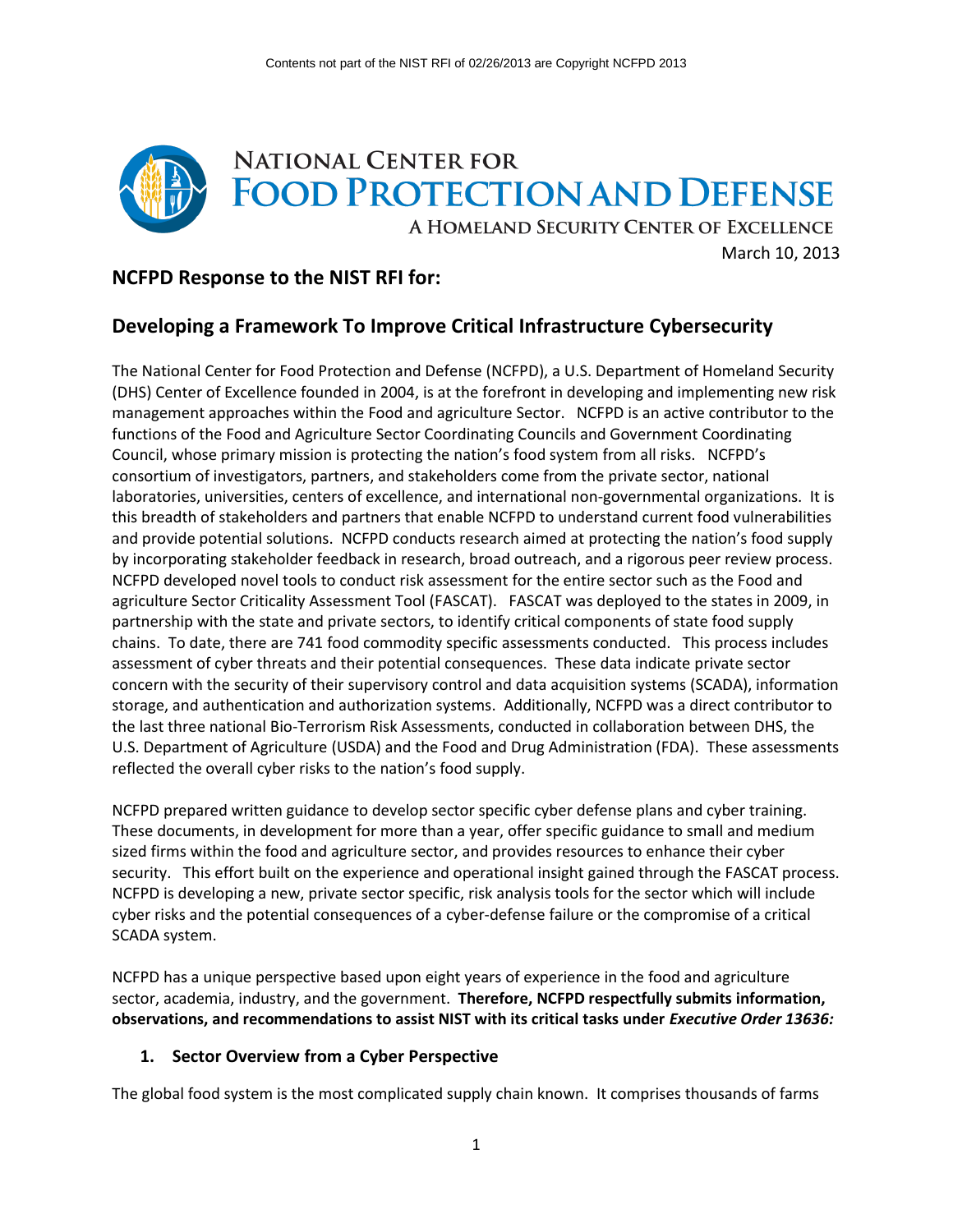and hundreds of thousands of food processors, distributors, and retail establishments. The majority of food firms are small and employ few people but which employ cyber technologies at varies levels of sophistication and complexity. The food system, from primary production to final consumption, was optimized to deliver a wide array of foods from around the world at the lowest possible cost. Because it is a vast system comprised of buyers and sellers, where bidding for business is the rule, there is great reluctance to share proprietary or intellectual property, even when firms are forced to collaborate on food safety. The nation's food system was not designed for resilience against intentional disruption or contamination, and the existing information systems do not make optimization feasible. The diversity of functions, processes, and supply chain components present unique challenges to management. Consequently, the complexity and diversity of the supply chains necessitates the use of cyber systems at all levels within the infrastructure from farm operations to retail.

Indeed, nearly every aspect of food production in the U.S. employs some facet of cyber technologies. From farms to food retailers, the Internet enables a means of coordination, collaboration, financial transactions, and is now a vital component of daily operations. There are five distinct cyber system environments within the Food & Agriculture sector and each involves information management, SCADA systems, and quality assurance / quality control (QA/QC):

- 1. Pre-Harvest production support systems;
- 2. Harvest systems;
- 3. Transportation systems;
- 4. Food Processing control systems;
- 5. Food product distribution and tracking systems.

We depend upon computer networks to link each supply-chain system together (e.g. animal operations, harvesting, processing, shipping and distribution, imports, and exports). Technology systems are routinely linked to expedite work and increase efficiency. Materials sourcing, shipping and receiving, import and export operations, processing facilities, warehouse operations, and distribution are linked and integrated via the Internet within food production operations. Further, mobile devices and home computers are routinely used to control SCADA systems and conduct other work functions from home. If you examine modern food processing operations (e.g., fluid milk plant) process management is computer controlled (i.e., quality assurance, safety, and testing protocols). Combined with the use of systems to manage staff assignments, work hours, and worker qualification and recurrent training, staffing and HR functions are integrated with our process control systems. The food and agriculture sector's cyber infrastructure supports financial transactions, energy, facility management, and SCADA systems.

The new FDA Food Safety Modernization Act (FSMA) has new requirements for record keeping and for assuring rapid access to timely and accurate product processing and distribution information. These new requirements assume the use of advanced information technologies (IT). Therefore, it is imperative these firms have appropriate cyber defense systems to ensure high availability and reliability of their IT systems.

## **2. Current Cyber Risk profile for the Food and Agriculture Sector**

Cybercrime is a growing threat to our own privacy and every critical infrastructure. This is particularly true for the nation's food and agriculture sector. According to the 2012 Global Security Report, recently issued by Trustwave, the food and beverage industry was the most targeted industry in 2010 accounting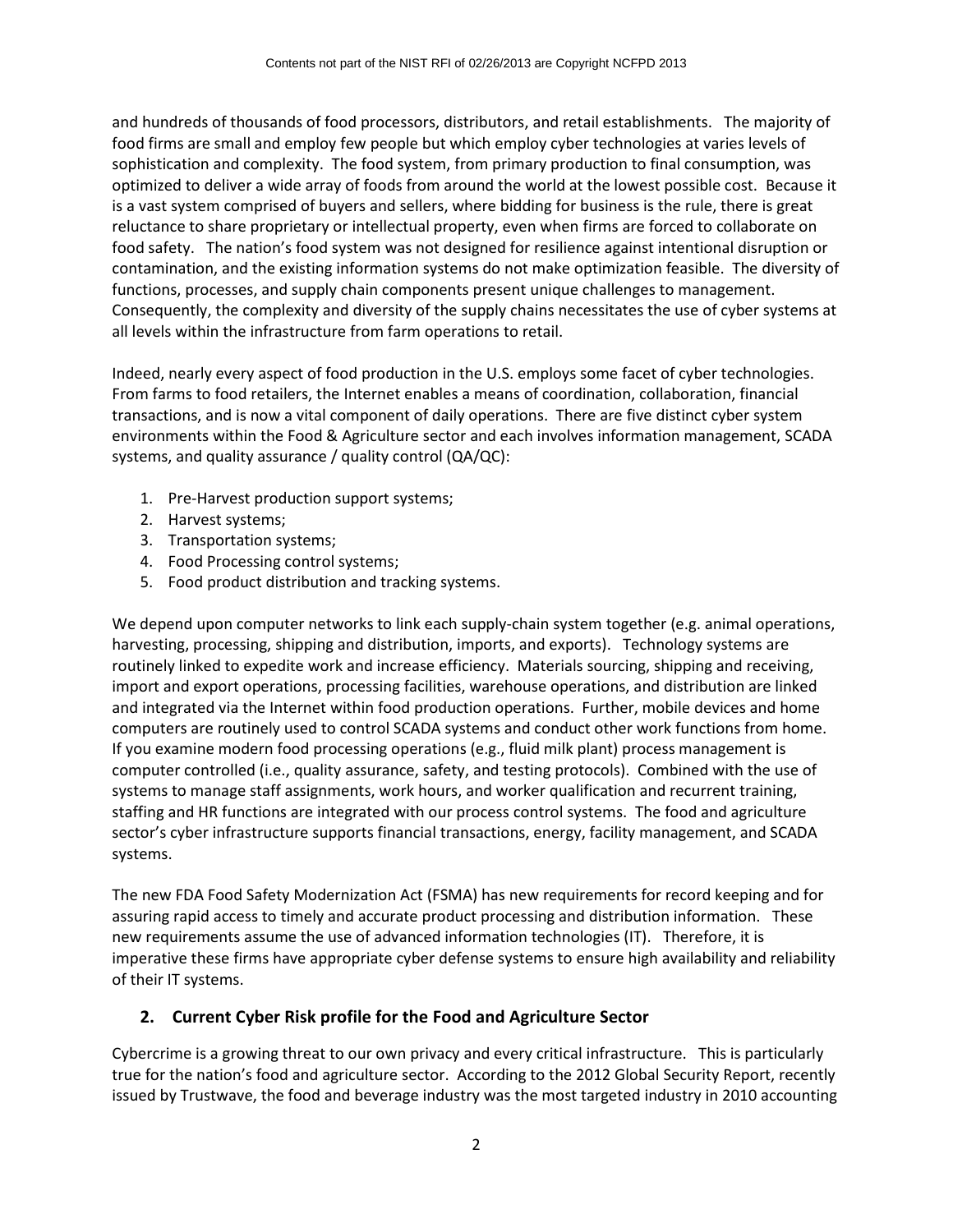for 44% of the 300 major cyber breaches investigated by Trustwave. Moreover, food and beverage franchisees have similar networks that offer hackers "a formulaic blueprint for fleecing a large number of victims".<sup>1</sup> Since criminals and activists employ illegal cyber activities to disrupt, gain access to, and steal information from the private sector and government within the food and agriculture sector, cyber security is increasingly important to the sector.

The retail component of the sector is not the only attractive target for cybercrime. For a variety of motivations, ranging from political to ideology to profit, the sector is a poorly defended cyber environment. The passage of FSMA in 2011 assigns additional responsibilities to owners and operators of the nation's food and agriculture sector; cyber security efforts must be included in these new responsibilities to harden our food supply chains against intentional and unintentional threats. The new requirements for record keeping, product tracing and supply chain documentation compel the sector to keep digital records and cyber technology-based supply chain management and SCADA systems. These systems must be reliable and secure if they are to comply with the new FSMA requirements.

Many cyber systems within the food and agriculture sector employ the Internet to connect to other interdependent infrastructures systems within our nation and across the globe (e.g. water systems, energy, financial and transportation systems). The Internet is a global system linking small rural towns to every major city in the world.

There are a variety of risks to food systems, and each new technological development brings new foreseen and unforeseen risks. The consequences of cyber-attacks on the food system is constantly increasing with the global expansion of the food supply chain, the rate of product movement through the supply chain, and the growth of the scale and complexity of food system. Reliable cyber technologies are necessary to prevent crippling cyber-attacks. We rely on these systems to investigate foodborne illness outbreaks, initiate product recalls, validate suppliers and buyers, and manage Q/A programs. From a food defense perspective, there are numerous drivers threatening our food supply. These drivers include: public health surveillance system functionality, the food systems' complexity, and conducting trade with global partners that operate in high-risk areas (e.g., Egypt and the Ivory Coast). Specific intentional cyber threats include: economically motivated adulteration (EMA), presence of disgruntled employees, criminal activity and organized crime, and potential targeting of the food system by terrorist organizations.

One example of cyber technology exploitation in intentional acts is EMA. EMA activities routinely employ the Internet to identify sales and distribution opportunities for the fake or adulterated products via the Internet. Furthermore, attackers steal and take advantage of key process knowledge to exploit and dupe technology-based quality and safety testing systems. Recent examples include the use of melamine in milk products and to create fake wheat gluten sold via Internet based transactions. While EMA is not defined as terrorism, it is criminal. EMA is not intended to cause public health harm as casualties reduce the potential for profit, but perpetrators of EMA do not necessarily consider or understand the dangers (e.g., the melamine contamination events in China). These recent EMA events demonstrate evasion of private sector quality assurance systems, government inspection, and surveillance systems. If adulteration for profit is achievable, so is adulteration for harm.

 $\overline{\phantom{a}}$ 

<sup>&</sup>lt;sup>1</sup> 2012 Global Security Report, [www.Trustwave.com](http://www.trustwave.com/)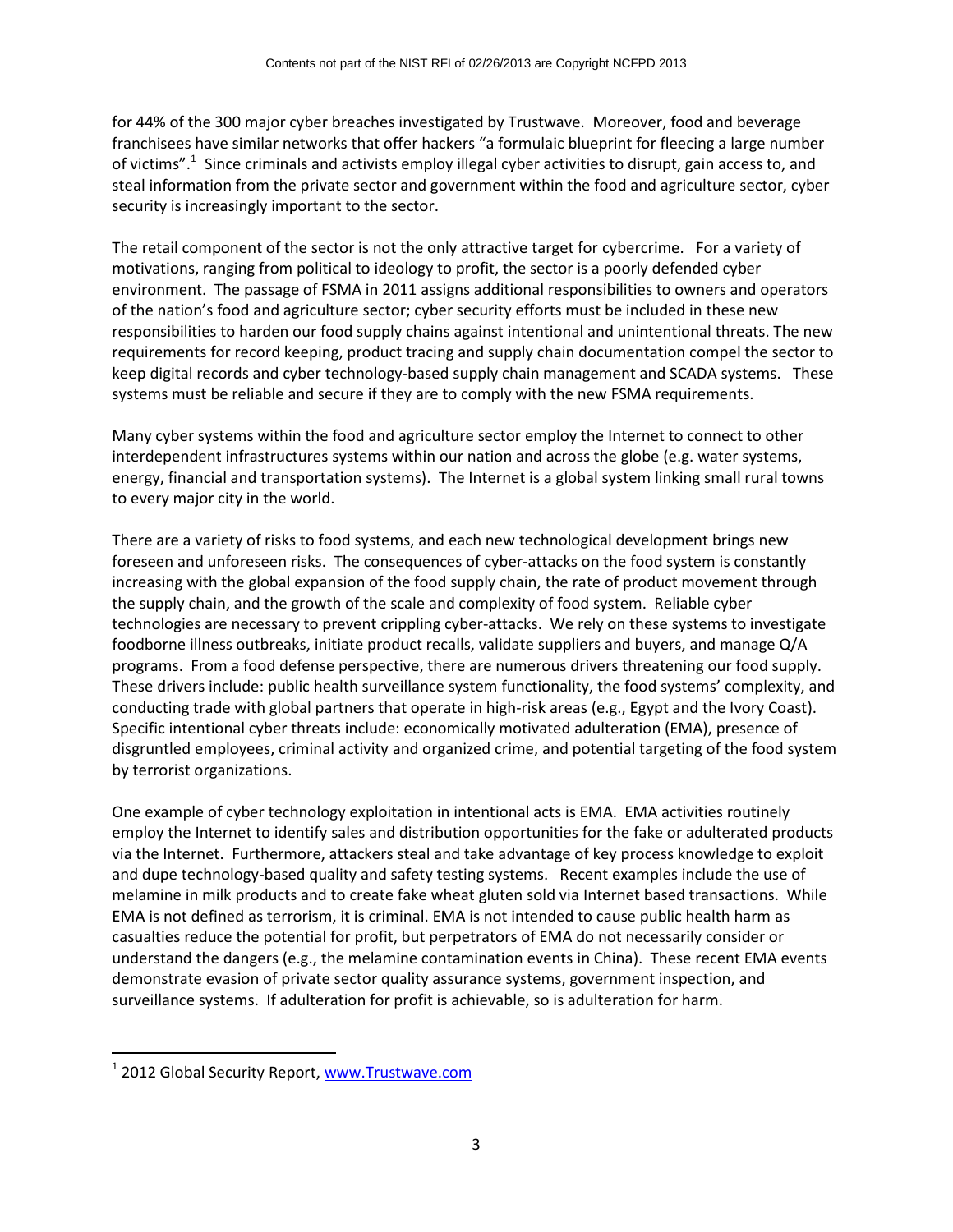Due to the frequency and consistency of cyber-attacks that occur on a continual basis, it is conceivable that cyber-attacks will continue and expand. Cyber threats to our community organizations and to the national food system can vary. But most fall into two basic categories:

- 1. The theft of, obstruction of access to, alteration of, or destruction of critical data stored on these systems; and,
- 2. The threat to a cyber-based control system where a person(s) attempts unauthorized access to a control system device and/or network using a data communications pathway with the intent of influencing the functioning of that control, disabling it, or preventing authorized access to it.

There are numerous examples of cyber threats with dramatic and traumatic results. Cyber threats can damage brands, shut down plants, cause job and financial losses, and result in human illness or death. Hackers and adversaries can employ malicious code or malware, to disrupt operations, to cover criminal actions, or to actively seek financial gain. The impact of cyber-attacks to food sector can be catastrophic. Many of the significant cyber worms now employed by hackers are designed to steal sensitive information (e.g., financial transactions, personal information, passwords).

Unfortunately, cyber attackers are very adept at circumventing traditional defenses (e.g., anti-virus software, intrusion detection software, and firewalls). Even encrypted web transactions may not protect sensitive information. Malware writers are easily circumventing basic security controls. Therefore, the food sector needs to increase cyber security awareness to mitigate cyber threats. Cyber attackers are creative, driven, adaptable, and opportunistic. They intend mayhem, mischief, make political statements, and are capable of causing physical and financial harm. Cyber attackers employ sophisticated tools, advanced malware, social skills, and basic psychology to meet their objectives, which includes data theft, product tampering, and direct attacks on the nation's food system.

## **3. NCFPD Recommendations for Food and agriculture Sector Specific Cyber Defense Framework**

Given the complexity and diversity of food and agricultural systems, it is imperative that any effort at a national sector-specific and cross-sector cyber defense framework, and its supporting guidance, be flexible, adaptable, scalable, repeatable, and cost effective. With slim profit margins (i.e., 2%) any deployable solution must increase profitability. This presents a unique challenge to the food sector; any approach to mitigate the cyber threat must focus on risk assessment tools, protective policies, and industry best practices that contribute to food system availability, reliability, safety, and profitability. The selected approach also must enhance financial security, reduce insurance risks, and aid in improving overall company performance. The food and agriculture sector must broadly adopt general and sector specific information security and cyber defense standards and best practices

### **Proposed NIST Framework Issues:**

 *A consultative process to assess the cyber security-related risks to organizational missions and business functions.*

NCFPD uses FASCAT as a model for collaborative assessment. This tool is now broadly used in the U.S. within the food and agriculture sector. Building on this established approach within the sector was key to the new CRIticality and SpaTial AnaLysis (CRISTAL) risk assessment tool, and must be a foundation for any new national cyber defense framework. CRISTAL enables industry to identify risks and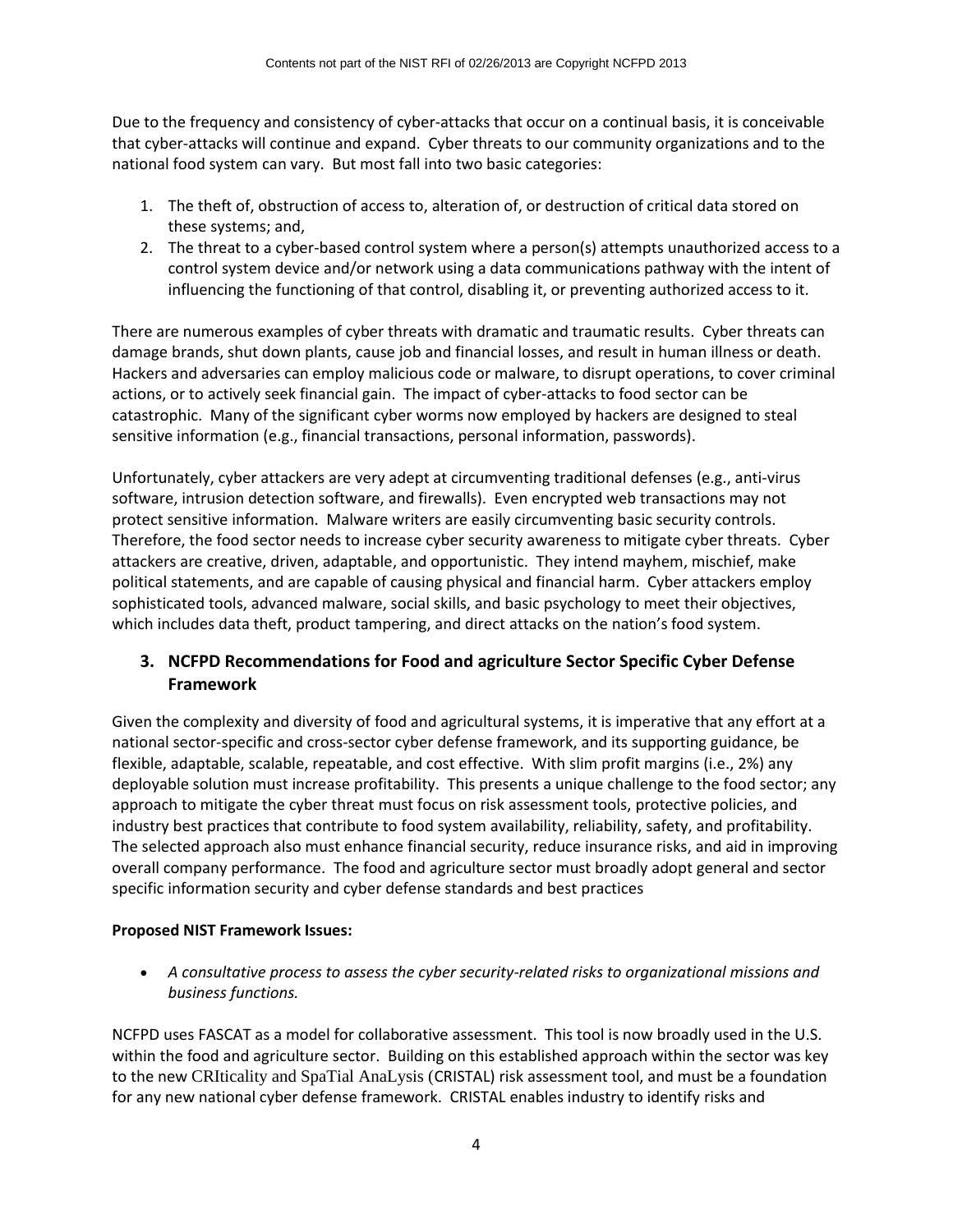objectively quantify these risks with the intent to share data among the food and agriculture sector supply chain partners and collaborators in a non-threatening manner. CRISTAL's collaboration must extend beyond internal company components, and must include suppliers, all levels of government, and government or industry sanctioned regulators. While proprietary requirements, intellectual property imperatives, and trade rules must be adhered to at all times, suppliers and customers must be integrated into risk assessment and risk mitigation programs to protect the entire supply chain. Furthermore, adoption of and adherence to IT system protection and secure data exchange standards are key to financial and food system security. The FDA, USDA, and public health inspection components must be integrated with cyber security standards to meet record keeping requirements within the SCADA and distribution management systems to ensure data reliability and availability.

 *A menu of management, operational, and technical security controls, including policies and processes, available to address a range of threats and protect privacy and civil liberties;*

An adaptable and flexible range of cyber system solutions must be available. The protective needs and scale of cyber defense systems will vary with the size of the firm their IT systems. The food and agriculture sector is composed of large and small firms, some with only one or two employees. While all may use some form of IT support for their operational, management, and record keeping requirements, their cyber defense needs will vary from a single desktop computer to a vast array of information management and SCADA systems. The range of threats varies, but often unauthorized access to a large firm's IT infrastructure can be accomplished by compromising a small suppliers IT systems thereby exploiting its access to the larger firm's systems. Therefore, standards, protocols, system monitoring and training collaboration must extend across food systems to supporting infrastructures (e.g., transportation, energy and water).

 *A consultative process to identify the security controls that would adequately address assessed risks[\[8\]](https://www.federalregister.gov/articles/2013/02/26/2013-04413/developing-a-framework-to-improve-critical-infrastructure-cybersecurity#footnote-8) and to protect data and information being processed, stored, and transmitted by organizational information systems;*

Once the initial risk assessment process is complete, employing tools like CRISTAL and FASCAT, a wide range of best practices, cyber security controls and protocols are already available to address identified system risks. The challenge is the tailoring of certain of these protective approaches to the unique nature of the food supply chain and then the broad sharing of information on these security controls and protocols; availability, employment, limitations and maintenance must be accomplished. Additionally, there must be broad sector support to collaboratively integrate these protective measures across the supply chains and to provide training and deployment standards / best practices. To facilitate this, regulatory bodies must adopt supporting regulations and guidelines in support of this effort.

 *Employ metrics, methods, and procedures used to assess and continuously monitor the effectiveness of security controls. The controls are selected and deployed in organizational information, finance and industrial management systems. Finally, available processes can be used to facilitate continuous improvement in such controls;*

The use of metrics in monitoring best practices and food safety is widely accepted within the food and agriculture sector. If successful and cost effective cyber defense frameworks, cyber controls, and system monitoring are developed, sector adoption will not be technically difficult. With the myriad of new food safety rules and regulations now promulgated by FDA and USDA, the regulatory, best practice,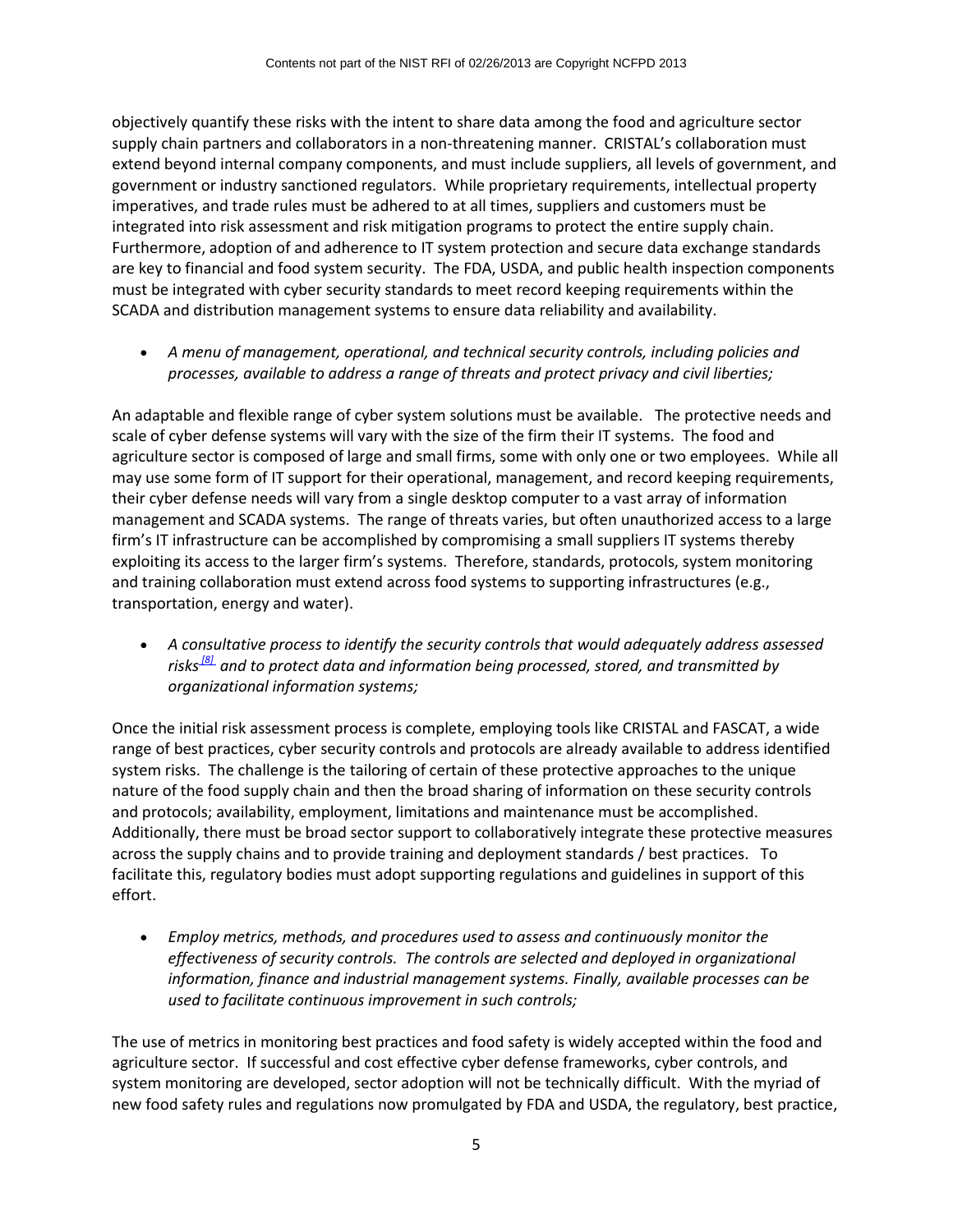and varied industry standards potentially can drown out information sharing efforts. Any proposed cyber defense framework must take into consideration the complex but cluttered food system environment.

 *Create a comprehensive risk management approach that provides the ability to assess, respond to, and monitor information security-related risks and provide senior leaders/executives with the necessary information to help them make ongoing risk-based decisions;*

NCFPD created a sector-specific approach to risk assessment that is highly collaborative, yet supply chain specific. The food sector has a long established food handling and safety protocol, Hazard Analysis of Critical Control Points (HACCP), based upon commodity specific standards, protocols, and supply chain collaboration. This model is well established and validated within the food and agriculture sector. This foundation should be extended within the sector to enable sector firms to cooperatively implement cyber security standards and protocols to protect each firm within the supply chain from cyber intrusion and exploitation.

*Provide a menu of privacy controls to protect privacy and civil liberties.*

Any proposed cyber security framework must protect individual privacy, intellectual property, proprietary process information, and market data of the firms and supply chain partners adopting the standards, protocols, protective controls and security system monitoring systems.

In response to the specific questions in the Request For Information cited above, NCFPD offers the following input and observations for consideration as NIST develops the proposed *Cyber Security Framework*:

## **Current Risk Management Practices**

*1. What do organizations see as the greatest challenges in improving cyber security practices across critical infrastructure?*

NCFPD found two key areas for mid and small-sized firms that impact deployment of effective cyber security. First, most mid- and small-sized firms do not have dedicated cyber security specialists. They rely upon the traditional operations staff within their IT department or upon a specific manager within the firm. Second, there are often contracted IT personnel not focused on the overall interaction of the firm within a larger supply chain, but instead focused on insuring the firm's IT systems are functional only for conducting business transactions. They provide little or no assistance with training all the firm's staff in optimal cyber security practices. Moreover, any security monitoring provided is limited and focuses on narrow contracted tasks. Because most managers do not perceive the food and agriculture sector is a significant cyber target, there is often a limited awareness of the cyber risks and the need for cyber security.

### *2. What do organizations see as the greatest challenges in developing a cross-sector standardsbased framework for critical infrastructure?*

In the food and agriculture sector there is a perception that any IT collaboration between firms may compromise intellectual property or proprietary information; IT systems are seen as internal to the firm. Cross- supply chain or cross-infrastructure cyber security collaboration or coordination requires senior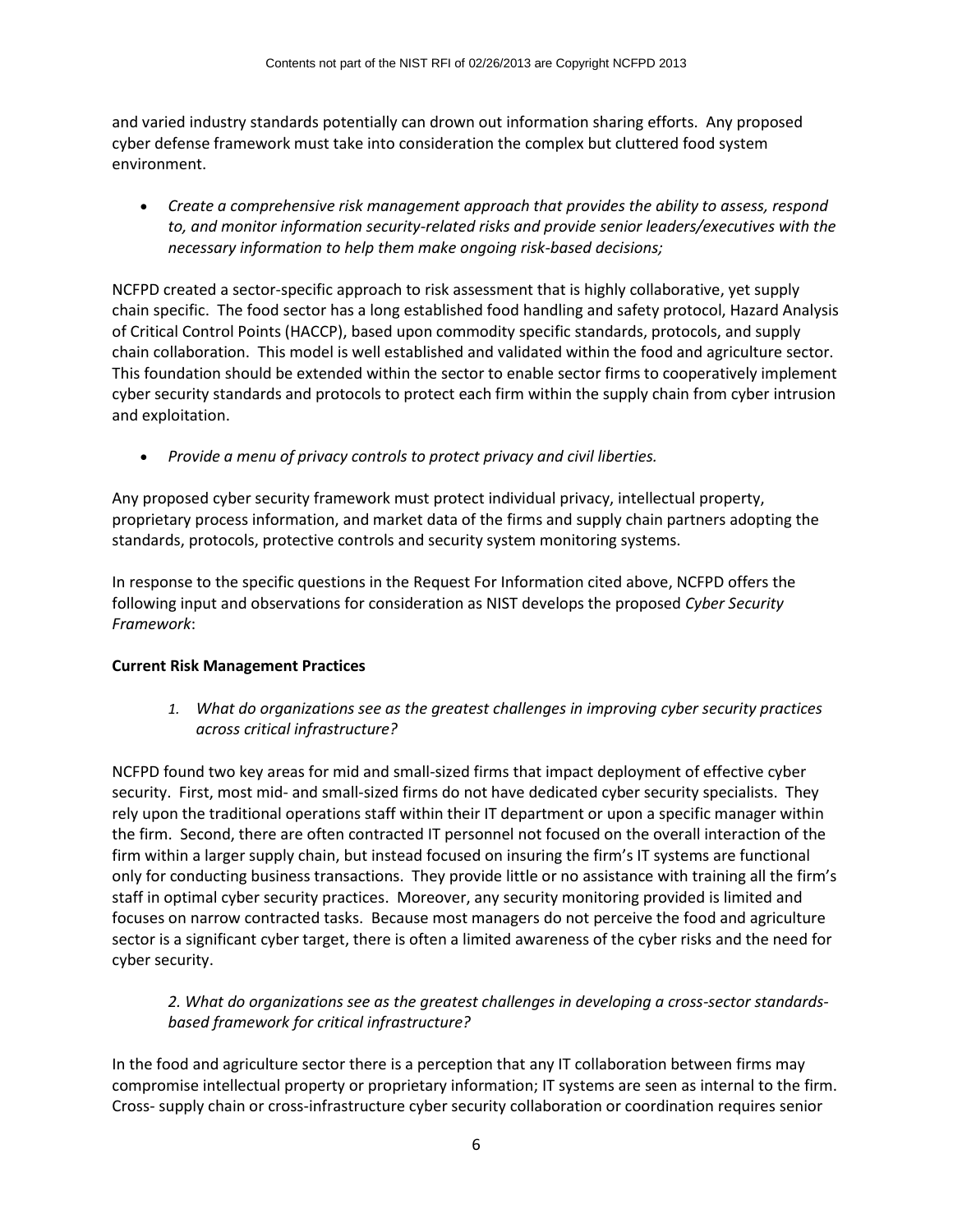management focus. It also requires industry organizations to promote cyber security standards and best practices so they diffuse the threats through the supply chain component firms.

*3. Describe your organization's policies and procedures governing risk generally and cyber security risk specifically. How does senior management communicate and oversee these policies and procedures?*

NCFPD found current cyber security policies vary widely within the sector. While there is a strong focus on food safety risk reduction to protect their brand's reputation, regulatory requirements, and insurance stipulations, there is less focus on cyber security. Food safety risks are an understood management focus, yet cyber security is often misunderstood as senior management is not aware of the inherent risks and their significance to their operations. In a recent FASCAT assessment, it was the belief of senior management at a medium-sized food-processing firm that their IT system, data management, and SCADA systems, were not connected to the Internet. Upon further questioning, it was acknowledged that senior staff and certain operational managers could log into the firm's systems from their homes during non-duty hours to monitor firm operations! These senior managers were unaware of VPN technology and they did not employ them. This is a common posture for cyber security risks within the food and agriculture sector, particularly at the medium and small sized firms.

### *4. Where do organizations locate their cyber security risk management program/office?*

For most medium and small firms in the food and agriculture sector, there is typically no specific cyber risk management office. Instead, this function is realized by their IT management office as an additional duty for a staff member or as a function of a senior company officer. Conversely, large, international food corporations have dedicated risk management offices tasked with investigating cyber security risks. In a few cases, there is a dedicated, separate cyber security risk management structure within the firm.

### *5. How do organizations define and assess risk generally and cyber security risk specifically?*

Due to food safety regulatory and liability issues, most firms have some degree of risk management programs. Most often these are food safety and liability centered programs. Most are fairly sophisticated with their food safety risk programs meeting regulatory and insurance requirements. Most of these are based upon the HACCP program and are routinely inspected, monitored, and evaluated internally and externally. Hence, there is a well-developed risk management culture in the sector. Unfortunately, this culture often does not extend, with the same focus and sophistication, into the cyber risks for most medium and small-scale firms.

### *6. To what extent is cyber security risk incorporated into organizations' overarching enterprise risk management?*

Most organizations adhere to recommended IT practices for firewalls, anti-virus, anti-malware and software patch updates; however many do not have sophisticated network monitoring systems, employee password use training and enforcement program, or cyber risk management collaboration. This level of cyber risk management culture maturity is not yet developed within much of the food and agriculture sector.

*7. What standards, guidelines, best practices, and tools are organizations using to understand, measure, and manage risk at the management, operational, and technical levels?*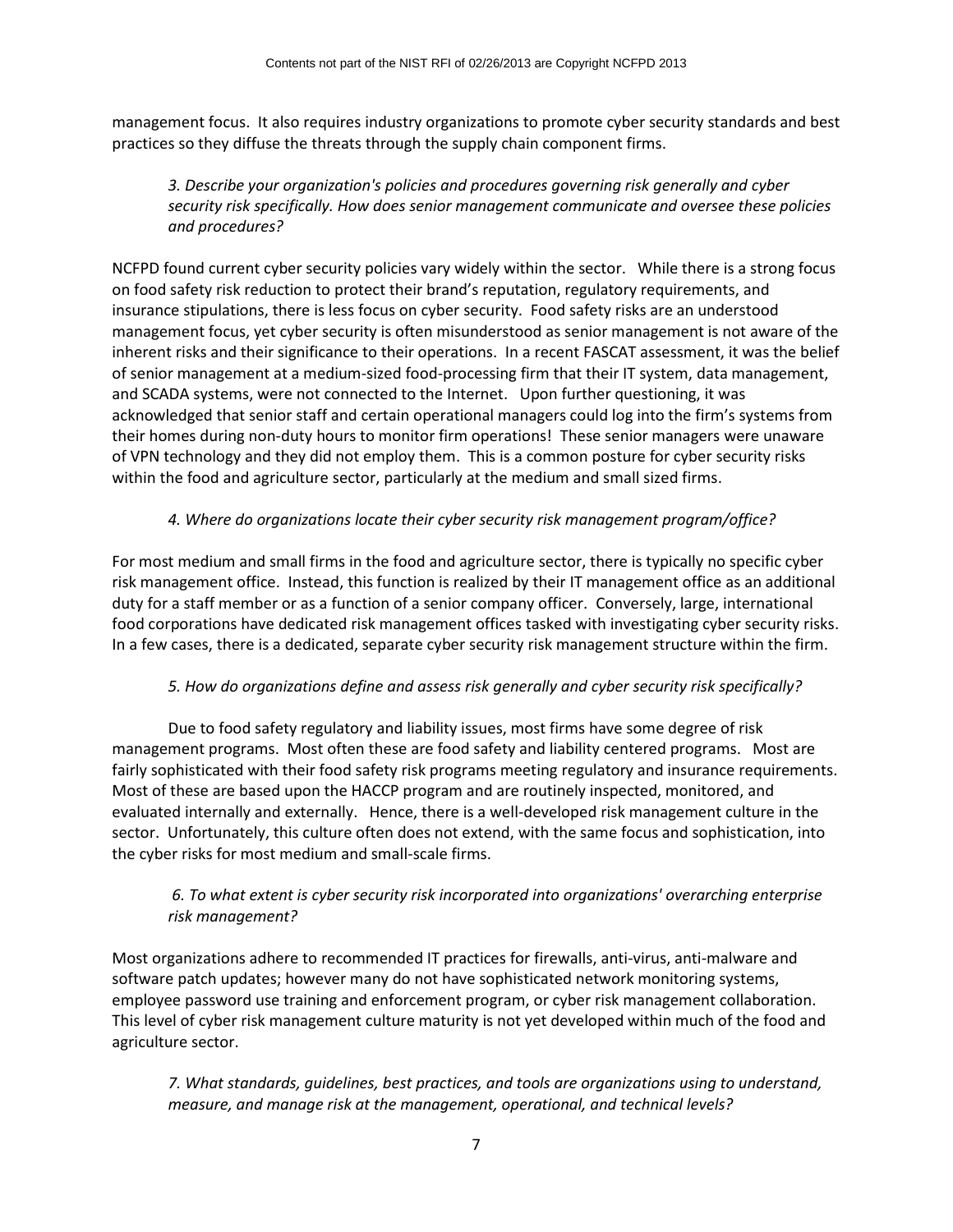Within the food and agriculture sector, standards vary widely. In the cases where firms contract with outside venders for cyber risk management (typically larger firms), the standards follow current IT industry best practices. While NCFPD has not surveyed firms to identify the predominant standards employed, we are working to incorporate risk assessment functions within the new CRISTAL assessment tool to provide more detailed insight into this sector's risk practices profile. What we have learned is that these standards vary widely and are customarily not based upon the best practices across firms within the sector, but rather upon the actual direct experience of the specific firm. Because the adoption of high-risk management standards and practices is experience based, if they have not experienced a significant cyber security event, they probably have an unsophisticated approach to cyber risk management.

### *8. What are the current regulations and regulatory reporting requirements in the U.S. (e.g. local, state, national, and other) for organizations relating to cyber security?*

Within the food and agriculture sector, there are few specific USDA, FDA or NOAA cyber risk related event reporting requirements; however, there are very specific production and food safety record keeping and reporting requirements. Any failure in this responsibility area, whether as the result of a clerical error, system malfunction or cyber event if it impacts consumer safety, is reportable and may be investigated by FDA. It is this all too common food production records failure event experience and the recent growth in cyber event related financial losses, where they have occurred, that currently drives existing cyber risk management within the medium and small firms. Few state-level public health agencies have cyber risk regulations or cyber risk management requirements for firms in the sector. However, USDA and FDA have published very general cyber risk practices recommendations for the sector. Unfortunately, few firms engaged in the FASCAT assessment process seemed to be aware of these, with the exception of the major firms.

### *9. What organizational critical assets are interdependent upon other critical physical and information infrastructures, including telecommunications, energy, financial services, water, and transportation sectors?*

During the past five years, NCFPD conducted and facilitated FASCAT assessments across the sector, to identify critical components within the supply chains. The interdependency of functions, such as transportation, energy, cyber as their impact product processing, packaging and distribution was assessed on a comparative risk basis to help the firms and government understand criticality and interdependency. It was clear that IT systems are fundamental components of these supply chains and they present unique risks. Additionally, the majority of the firms participating in these assessments recognized the criticality of these systems, but most never experienced a significant cyber-attack, and therefore did not see the need for specialized and focused cyber risk management efforts beyond customary IT best practices as they understood them. When queried on what these best practices were, the response was generally limited to maintaining current software patches, maintaining firewalls, antivirus software and using passwords access to networks. Few knew of password training for employee and the need to maintain a high level of password security or cross firm cyber security collaboration. Most, however, did see the value, if senior management saw it as cost effective and necessary. This demonstrates a significant challenge to cyber security improvement within the sector.

10. What performance goals do organizations adopt to ensure their ability to provide essential *services while managing cyber security risk?*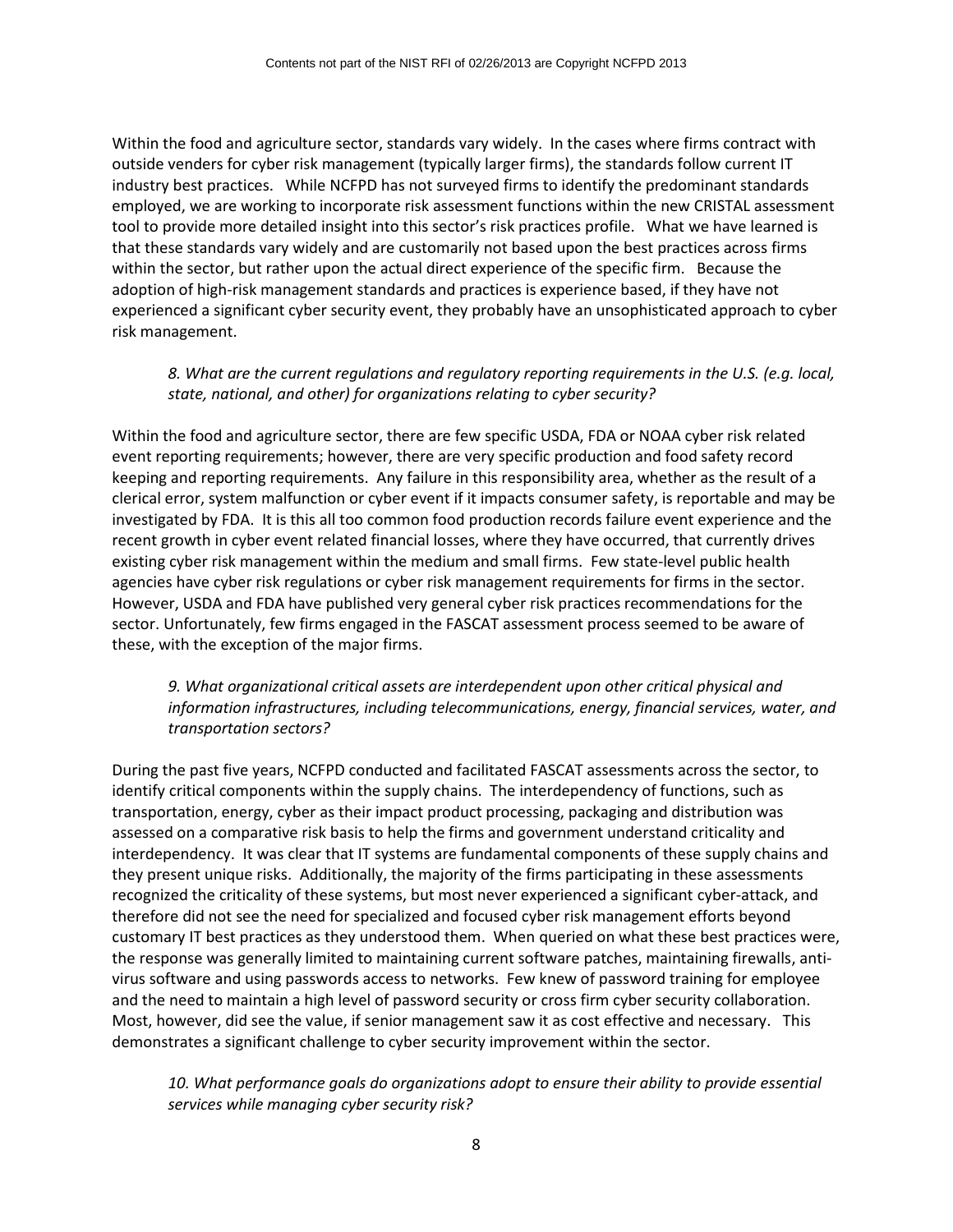Most medium and small firms in the food and agricultural sector base their cyber security risk management practices on their direct experience with cyber security events. As these events impact the level of cyber security sophistication within the firm, their goals for cyber security are increased only when there is a performance gap. These goals are rarely based upon a sector wide or a national standard.

### *11. If your organization is required to report to more than one regulatory body, what information does your organization report and what was your organization's reporting experience?*

For the food and agriculture sector, complying with regulations and reporting to multiple agencies at the state and federal levels is the norm. This places enormous administrative burdens on the management of these firms, whether large, medium, or small. Additionally, the burden of routine inspections by various health agencies at the state and local levels and regulatory "noise" is high enough that any new regulation is unwelcome and vehemently debated. Currently, the regulatory burden of cyber risk / cyber event reporting within the food and agriculture sector is very low. The standards and framework for improving overall cyber security within the sector that are adopted at the federal level must be closely coordinated via extensive collaboration with industry organizations. These standards must also leverage the current food safety risk management culture to limit resistance and to ensure the standards become a component of food safety risk management with minimal regulatory aspects. One recommended approach is to engage the industry organizations in collaboration with the sector's insurance industry and the financial community to institutionalize these standards and best practices as a part of their underwriting and risk rating functions.

### *12. What role(s) do or should national/international standards and organizations that develop national/international standards play in critical infrastructure cyber security conformity assessment?*

At present, NCFPD has not detected a significant visibility of international cyber risk organizations in the cyber risk practices of food and agriculture sector medium and small firms However, there are food sector specific standards and safety organizations that do have an influence with the food safety and record keeping practices of international food and agriculture firms. Given the global nature of the nation's food system and the risk of EMA, to say nothing of the potential for a direct attack on our food system, it is imperative that international standards for cyber security within the food and agriculture sector are improved and institutionalized within the international food and agriculture production and distribution communities. The insurance industry should be directly engaged in the promulgation and adoption of cyber risk management practices and programs.

### **Use of Frameworks, Standards, Guidelines, and Best Practices**

#### *1. What additional approaches already exist?*

Within the food and agriculture sector several general cyber security program approaches are published by the federal government and by state level cyber protection agencies. The following are examples of guidance provided to the private sector within the nation's food and agriculture infrastructure:

> o **Food and agriculture Sector-Specific Plan**, An Annex to the National Infrastructure Protection Plan, 2010. See: [http://www.dm.usda.gov/ohsec/docs/nipp-ssp-food-ag-](http://www.dm.usda.gov/ohsec/docs/nipp-ssp-food-ag-2010.pdf)[2010.pdf](http://www.dm.usda.gov/ohsec/docs/nipp-ssp-food-ag-2010.pdf)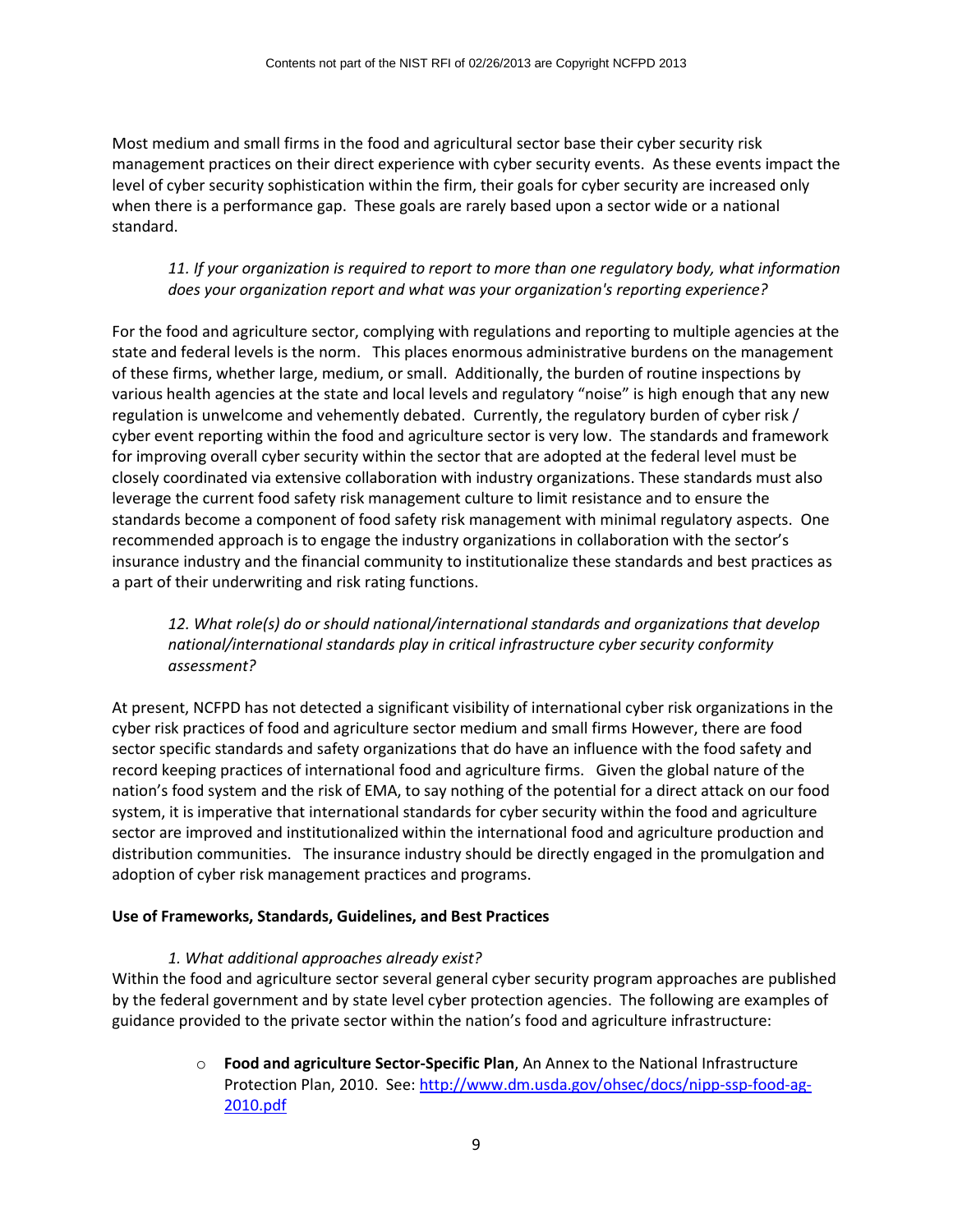This document was a collaborative effort of government and industry and contains general non-regulatory cyber risk management guidance for the sector.

o **USDA/FSIS: "**Developing A Food Defense Plan For Meat And Poultry Slaughter And Processing Plants" January 2007 (Updated June 2008)

See[: http://www.fsis.usda.gov/PDF/Food\\_Defense\\_Plan.pdf](http://www.fsis.usda.gov/PDF/Food_Defense_Plan.pdf)  Contains very general computer systems security practices and password controls recommendations.

- o **FDA** online food defense guidance document that provides general cyber security information at: [http://www.fda.gov/downloads/Training/ForStateLocalTribalRegulators/UCM218900.pd](http://www.fda.gov/downloads/Training/ForStateLocalTribalRegulators/UCM218900.pdf) [f](http://www.fda.gov/downloads/Training/ForStateLocalTribalRegulators/UCM218900.pdf)
- o **FDA:** Guidance for Industry: Food Producers, Processors, and Transporters: Food Security Preventive Measures Guidance,

See[:http://www.fda.gov/Food/GuidanceComplianceRegulatoryInformation/GuidanceDocu](http://www.fda.gov/Food/GuidanceComplianceRegulatoryInformation/GuidanceDocuments/FoodDefenseandEmergencyResponse/ucm083075.htm) [ments/FoodDefenseandEmergencyResponse/ucm083075.htm](http://www.fda.gov/Food/GuidanceComplianceRegulatoryInformation/GuidanceDocuments/FoodDefenseandEmergencyResponse/ucm083075.htm)  This document provides general computer security guidance for food sector firms.

- o Overview of Cyber Vulnerabilities, U.S. Department of Homeland Security, 2005
- o Control Systems Security Program (CSSP), U.S. Department of Homeland Security, 2005
- o Recommended Practice: Improving Industrial Control Systems CyberSecurity with Defense-In-Depth Strategies, U.S. Department of Homeland Security, US-CERT October 2009 (Numerous additional useful resources are listed at the end of this document)
- o Strategy for Securing Control Systems, Coordinating and Guiding Federal, State and Private Sector Initiatives, U.S. Department of Homeland Security, October 2009
- o Malware Threats and Mitigation Strategies, US-CERT Informational Whitepaper, May 16, 2005, Produced by the Multi-State Information Sharing and Analysis Center and the U.S. Computer Emergency Readiness Team.
- o Common Cybersecurity Vulnerabilities in Industrial Control Systems, U.S. Department of Homeland Security, May 2011
- o SCADA Systems and the Terrorist Threat: protecting the Nation's Critical Control Systems, Testimony before the Subcommittee on Economic Security, Infrastructure Protection and CyberSecurity and the Subcommittee on Emergency Preparedness, Science and Technology of the Committee on Homeland Security, US House of Representatives, One Hundred Ninth Congress, October 18, 2005 by the Federation of American Scientist.
- $\circ$  Several states operate cyber security guidance via state operated websites. These guidance sources are used by some firms within the sector for developing internal cyber risk management programs. See:
	- <http://www.dhses.ny.gov/ocs/resources/>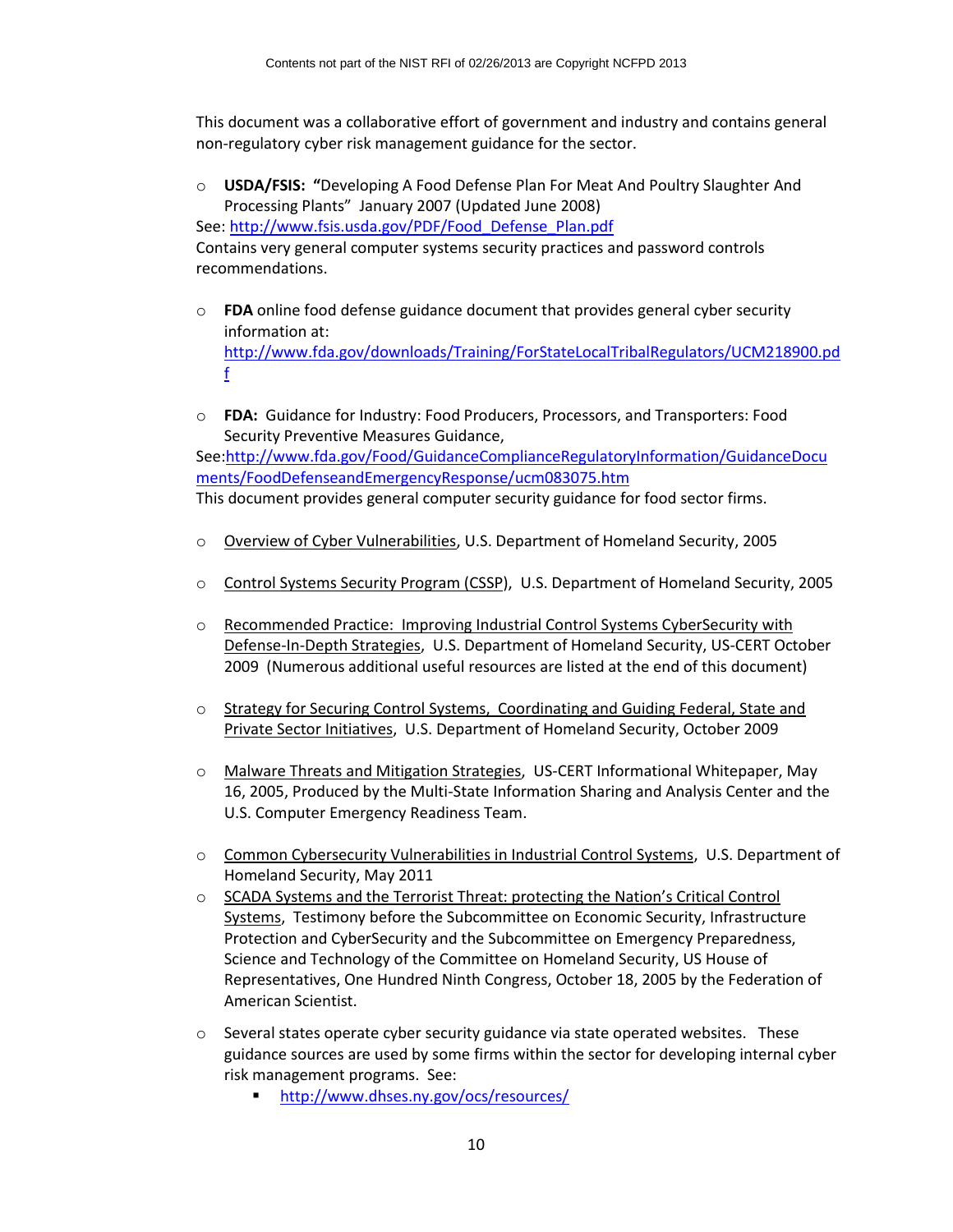- <http://www.iso.scio.nc.gov/>
- *2. Which of these approaches apply across sectors?*
	- Overview of Cyber Vulnerabilities, U.S. Department of Homeland Security, 2005
	- Control Systems Security Program (CSSP), U.S. Department of Homeland Security, 2005
	- Recommended Practice: Improving Industrial Control Systems CyberSecurity with Defense-In-Depth Strategies, U.S. Department of Homeland Security, US-CERT October 2009 (Numerous additional useful resources are listed at the end of this document)
	- Strategy for Securing Control Systems, Coordinating and Guiding Federal, State and Private Sector Initiatives, U.S. Department of Homeland Security, October 2009
	- Malware Threats and Mitigation Strategies, US-CERT Informational Whitepaper, May 16, 2005, Produced by the Multi-State Information Sharing and Analysis Center and the U.S. Computer Emergency Readiness Team.
	- Common Cybersecurity Vulnerabilities in Industrial Control Systems, U.S. Department of Homeland Security, May 2011
	- SCADA Systems and the Terrorist Threat: protecting the Nation's Critical Control Systems, Testimony before the Subcommittee on Economic Security, Infrastructure Protection and CyberSecurity and the Subcommittee on Emergency Preparedness, Science and Technology of the Committee on Homeland Security, US House of Representatives, One Hundred Ninth Congress, October 18, 2005 by the Federation of American Scientist.
	- <http://www.dhses.ny.gov/ocs/resources/>
	- <http://www.iso.scio.nc.gov/>

### *3. Which organizations use these approaches?*

The cyber security practices in the FDA and USDA guidance documents are very general in nature and address only the most basic cyber security practices. These recommendations are practiced by most IT departments within the sector, but may provide only rudimentary cyber systems protection. They are certainly not reflective of the cyber security protection levels needed to meet the current state of cyber risks. On the other hand, the practices and protocols contained in the more recent DHS published guidance documents represent cyber protection steps to meet the current state of cyber risk. Yet, few of these more advanced or sophisticated protective measures are found within the medium and small food and agriculture firms.

## *4. What, if any, are the limitations of using such approaches?*

The guidance to the food and agriculture sector is so basic that it affords only minimal cyber risk reduction capability. However, DHS, NIST, and state level guidance provides the necessary level of sophisticated cyber risk management recommendations; the primary challenges to implementation are cultural, experiential, resources allocation and senior management focus issues within medium and small firms.

*5. What, if any, modifications could make these approaches more useful?*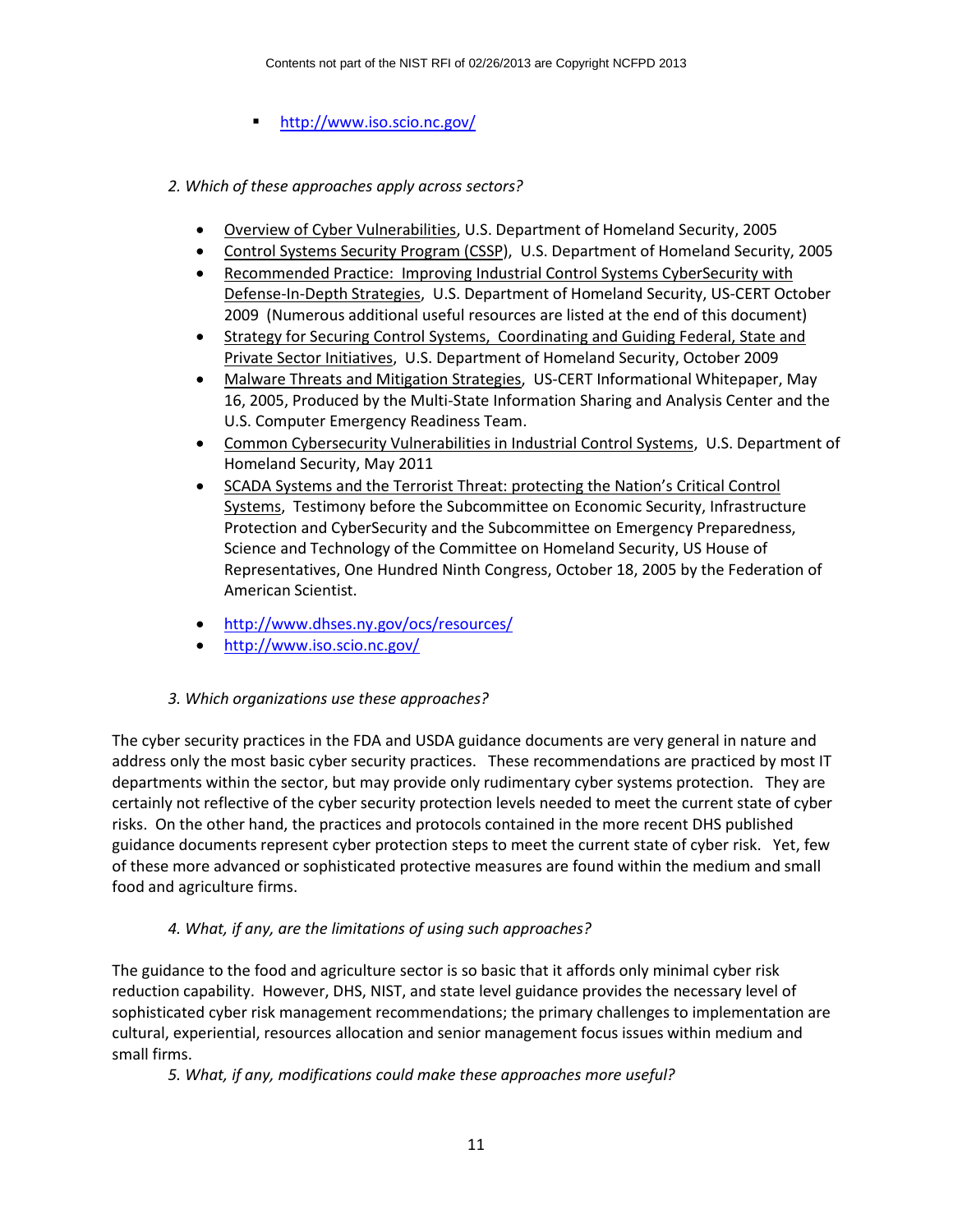Based upon NCFPD's assessment program, it appears that modification to the specific guidance is less a need than the construct of the national implementation framework (i.e. regulatory vs. guidance vs. cultural institutionalization) and the collaborative approach needed for successful broad sector adoption.

### *6. How do these approaches account for sector-specific needs?*

Given the need for cross-sector and cross-firm cyber risk management, the current DHS and NIST guidance will meet the need. The implementation approach, however, must be customized for the sector. As indicated earlier in this response, implementing standards and framework for improving overall cyber security within the sector for adoption at the national level must be closely coordinated via extensive collaboration with industry organizations. Additionally, implementation must leverage the current food safety risk management culture to limit resistance within the sector and to ensure it becomes simply a component of food safety risk management with minimal regulatory aspects beyond the food safety focus. One recommended approach is to engage the industry organizations in collaboration with the sector's insurance industry and the financial community to institutionalize these standards and best practices as a part of their underwriting and rating functions.

### *7. When using an existing framework, should there be a related sector-specific standards development process or voluntary program?*

Based upon NCFPD assessments under the FASCAT program, successful deployment of proposed frameworks and best practices is only successful with sector specific effort that engages industry organizations, sector specific agencies within government, and key industry leadership. Additionally, the DHS hosted Food and Agriculture Sector Government Coordinating Council (composed of federal, state, tribal, territorial and local government representation) and the Industry Sector Coordinating Council should engage in any broad sector cyber risk management framework deployment effort. This was the model followed for the nation's food and agriculture defense effort.

### *8. What role can sector-specific agencies and related sector coordinating councils play in developing and promoting the use of these approaches?*

As noted above. The GCCs and SCCs play a critical role in every significant sector defense effort since the promulgation of HSPD-9 in 2003. NCFPD is an active collaborator with these councils. The NCFPD FASCAT assessment program was developed and deployed in close collaborations with these councils. This model is essential for a successful creation of a new cyber risk reduction framework within the sector.

*9. What other outreach efforts would be helpful?*

Key industry leadership must be identified and engaged in the effort. This can be accomplished via industry organizations and via direct outreach to the leadership of firms that actively engaged with past sector defense efforts. Additionally, agriculture is the key economic engine for 44 states; governors, public health directors, and agriculture commissioners (and their national organizations) should be directly engaged in the implementation effort.

### **Specific Industry Practices**

NCFPD reviewed current cyber risk reduction recommendations from key DHS and NIST guidance documents that best fit the food and agriculture sector. Based upon that review, feedback from the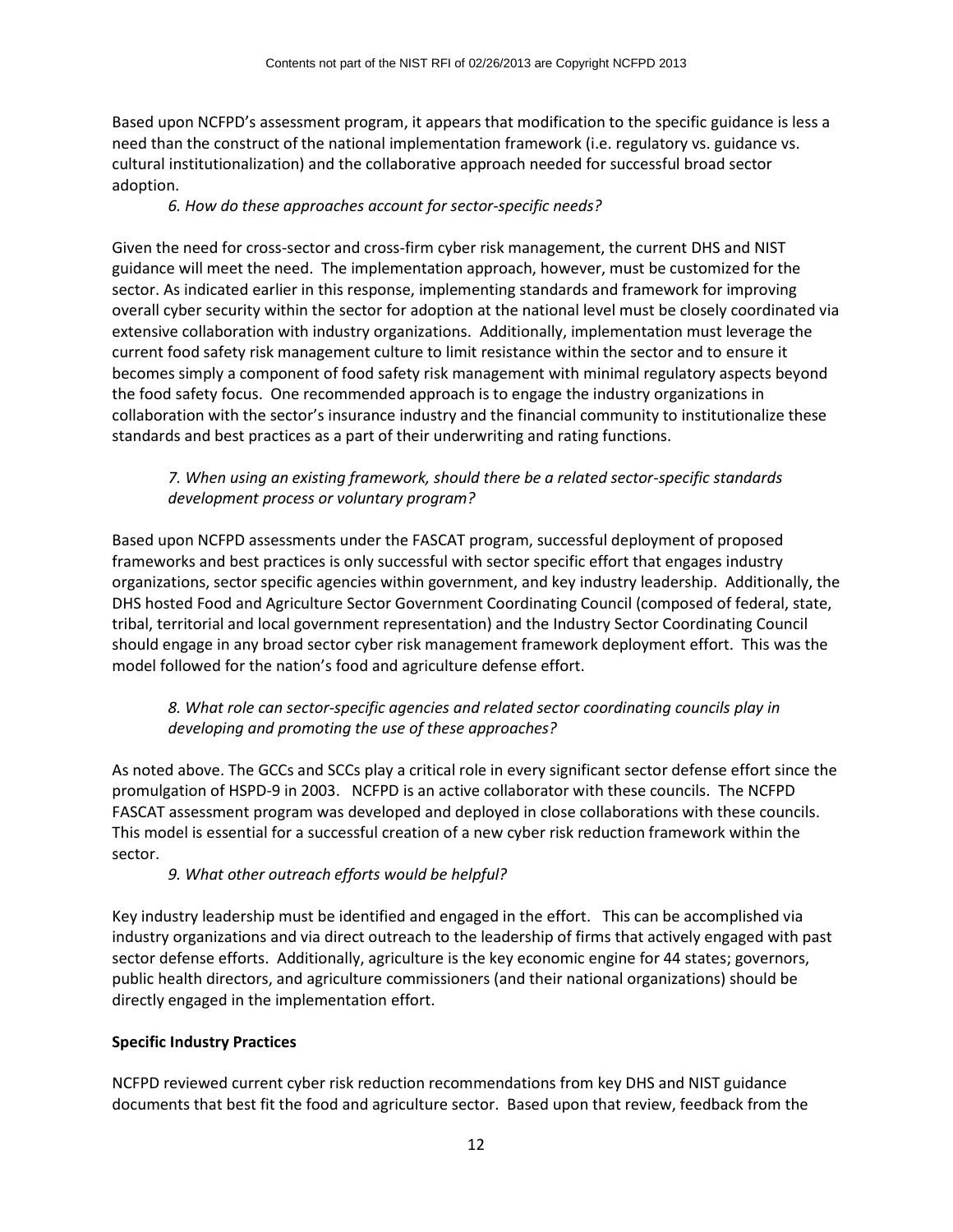sector, and the experience obtained through the FASCAT program, NCFPD offers the following for consideration in developing the framework and the cyber risk management practices: Food and agriculture Sector asset owners and operators gained immediate benefits by adopting network-based cyber technologies to plan and manage their operations by extending the connectivity of their industrial control systems. Protecting a firm's networks and cyber based process control and information management systems is always, at some level, a question of balance and strict attentiveness on the part of IT professionals. On one hand, a system that is not connected to the Internet in any manner is more secure than one that is connected via firewalls and intrusions protection and detection systems. On the other hand, a network with no connection to the World Wide Web cannot benefit from the numerous advantages, capabilities and resources Internet connectivity can provide.

Connectivity does provide a pathway for increasingly sophisticated criminal activity. Vigilance and software maintenance are essential because Internet connectivity exposes network assets to cyber infiltration and subsequent manipulation of sensitive operations. Increasingly sophisticated cyberattack tools can exploit vulnerabilities in commercial networks and inter-connected industrial control system components, telecommunication methods, and common operating systems found in modern industrial management and control systems. These basic steps are nearly always involved in any successful attack where the intent is to conduct some criminal activity inside of the targeted cyber system. For denial of services attacks, these steps are not necessary. An attacker who wishes to assume control of a control system is faced with three challenges:

- 1. Gain access to the control system LAN Firewall(s), Internet Connections & Employee device connections
- 2. Through discovery, gain understanding of the process Unprotected databases, systems or process documentation and diagrams and connected device or control point reference numbers
- 3. Gain control of the process Authentication processes, Intrusion Systems, System or Process Control Databases

To gain access, the criminal may employ physical theft, break into a facility to steal access passwords, or connect an unauthorized link. They also may employ deception techniques, such as phishing, or masquerading as an IT contractor or technical support team member. Once inside the system, the criminal must explore it to find the information necessary to make a planned theft, disruption or seizure of system control possible. Finally, once access and sufficient system or network knowledge is gained, the intended criminal activity is initiated.

The information management systems that can be targeted in Food and agriculture organizations are varied, but fall into two main types. Examples are:

| <b>Information Systems:</b>            | <b>Process Control Systems:</b>              |
|----------------------------------------|----------------------------------------------|
| Inventory management systems           | Electronic preventive controls               |
| Order/Buyer systems                    | Automated failure detection controls         |
| Cash management systems                | Contamination surveillance/detection systems |
| Employee recruiting systems            | Process control systems                      |
| Human resources management systems     | Automated quality control systems            |
| Invoice and payment systems            | Shipping and distribution systems            |
| Sales management systems               | Transportation management systems            |
| Contract compliance management systems | Digital security systems                     |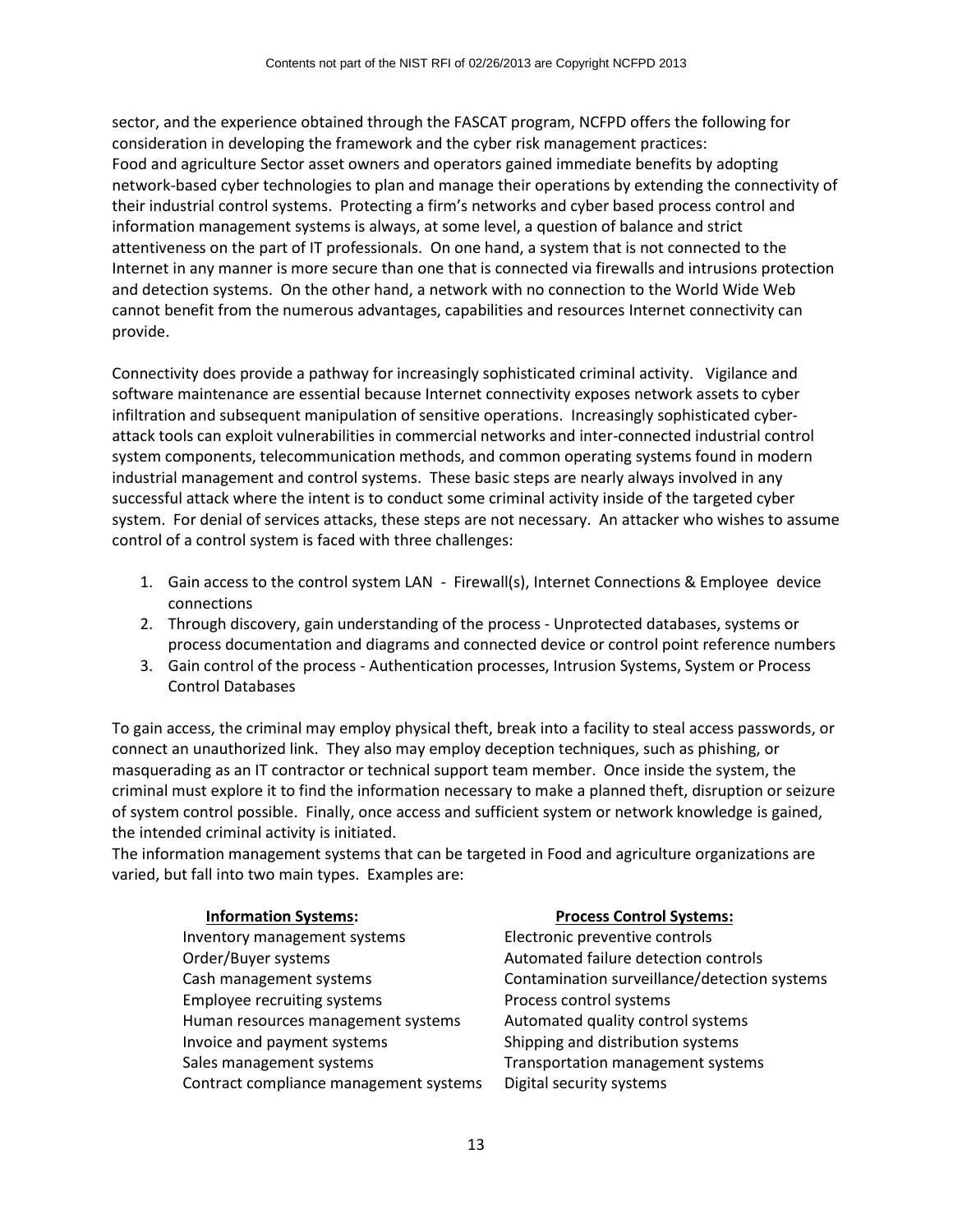To illustrate an attack directed to a food or beverage production operation, it is useful to consider a hypothetical scenario, based on actual cybercrime events targeted on other critical infrastructures. In the following brief scenario, the criminals seek to contaminate a product and with broad distribution to gain the maximum number of human casualties and to seriously damage the product producer. Furthermore, they intend to obfuscate the supply and distribution records databases so as to limit any effective product tracing and recall efforts.

### **Food & Agriculture Sector Cyber Risk Scenario Example**

- **Beverage firm with national distribution is targeted**
- **Insider threat results due to a corrupted recruiting & HR records systems**
- A product is contaminated with a lethal agent by an insider
- Control systems and automated surveillance systems are compromised via malware introduced through unprotected laptop connection to the web
- **Distribution control system is re-programed via malware access to ensure rapid, broad** distribution of the contaminated product.

### **NCFPD Cyber Defense Recommendations for Firms in the Food and agriculture Sector:**

When planning for cyber defense, it is useful to consider the Top Five Cyber Security Threats for 2012 recently summarized at the RSA Security Conference in San Francisco<sup>2</sup>:

1. Continuing attacks by idealistic young 'hactivists'.

2. The fact that 'Big Data' companies are taking control of users while profiting from user information.

3. Foreign governments have or will start to target "clouds" and similar types of digital businesses functions with advanced persistent threat (APT).

- 4. Attackers will make more use of mobile exploits for hacking into corporate networks.
- 5. Company employees, consultants, and business partners can always pose security risks.

The following suggests basic cyber defense steps to consider, and sources for more targeted solutions to meet any specific firm's needs. All cyber protection strategies and solutions must be tailored to the needs of the individual business, but must also adhere to basic concepts for the optimum individual solution. Protecting an organization from these growing threats often is difficult and requires multiple layers of defenses, otherwise known as "defense in depth". As every organization is different, this strategy should be based on a balance between protection, capability, cost, performance, and operational considerations. "Defense in depth" for most organizations should at least consider the following two areas:

- 1. Protecting the enclave boundaries; and
- 2. Protecting the computing environment.

### **Enclave Boundary**

 $\overline{\phantom{a}}$ 

In protecting the nation's physical borders, US Customs and Border Patrol (CBP), USDA, FDA and National Oceanic and Atmospheric Administration (NOAA) protect the country from dangerous imports.

<sup>&</sup>lt;sup>2</sup> [Jacqueline Emigh,](http://forum.notebookreview.com/search.php?do=process&showposts=0&starteronly=1&exactname=1&searchuser=Jacqueline%20Emigh) NotebookReview.com Contributor | 3/6/2012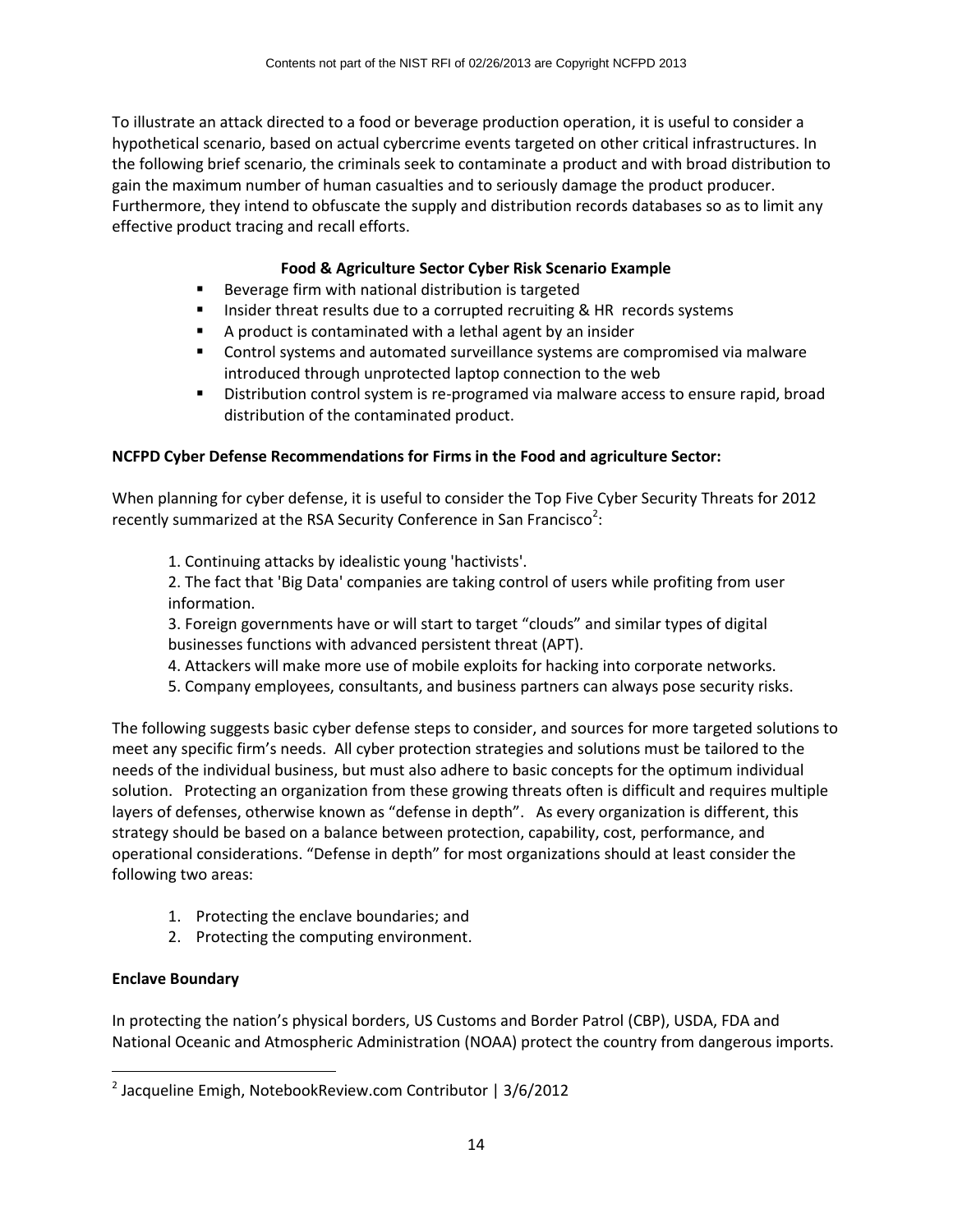In the same manner, each sector firm must protect the boundaries of their networks, particularly where they connect to the World Wide Web. The enclave boundary is the point at which the organization's network interacts with the Internet. "Defense in depth" in the Enclave Boundary starts with:

- 1. Monitored Firewalls; and
- 2. Monitored Intrusion Detection Systems.

#### **Computing Environment**

It is also imperative that firm network systems and their components, whether process control systems, information databases or desk-top computers used by management and clerical staff, are each protected with up-to-date defensive software systems. Additionally, the operators must be trained on best network and computer-use practices; such uses need to be monitored for failures and lapses in adherence to these best practices. We are all human and we all make mistakes. The successful and protected organizations understand this and support, nurture, and work to sustain the training and professionalism of their employees. Defending computing hardware and software from attack may be the first line of defense against the malicious insider — or it may be the last line of defense against the outsider penetrating the enclave boundary defenses.

These defenses start with:

Authorized Local Network Devices Operating System Patching/Updating Operating System Hardening Anti-Virus Updating Change Control Process

Host-based Firewall Vulnerability Scanning Use Of Proxy Servers & Web Content Filters Email Attachment Filtering Monitor Logs

While the above recommendations are tailored to the food and agriculture sector, NCFPD responds to the more general NIST practices identified in the RFI as follows:

*NIST recommended practices as they pertain to critical infrastructure components:*

- *Separation of business from operational systems;*
- *Use of encryption and key management;*
- *Identification and authorization of users accessing systems;*
- *Asset identification and management;*
- *Monitoring and incident detection tools and capabilities;*
- *Incident handling policies and procedures;*
- *Mission/system resiliency practices;*
- *Security engineering practices;*
- *Privacy and civil liberties protection.*

## *1. Are these practices widely used throughout critical infrastructure and industry?*

During its assessment processes, NCFPD found cyber risk reduction practices are employed within the sector but to varying degrees of sophistication and effectiveness. Large sector firms are more comprehensive in their cyber risk programs while medium and small firms have only the most basic practices in place.

*2. How do these practices relate to existing international standards and practices?*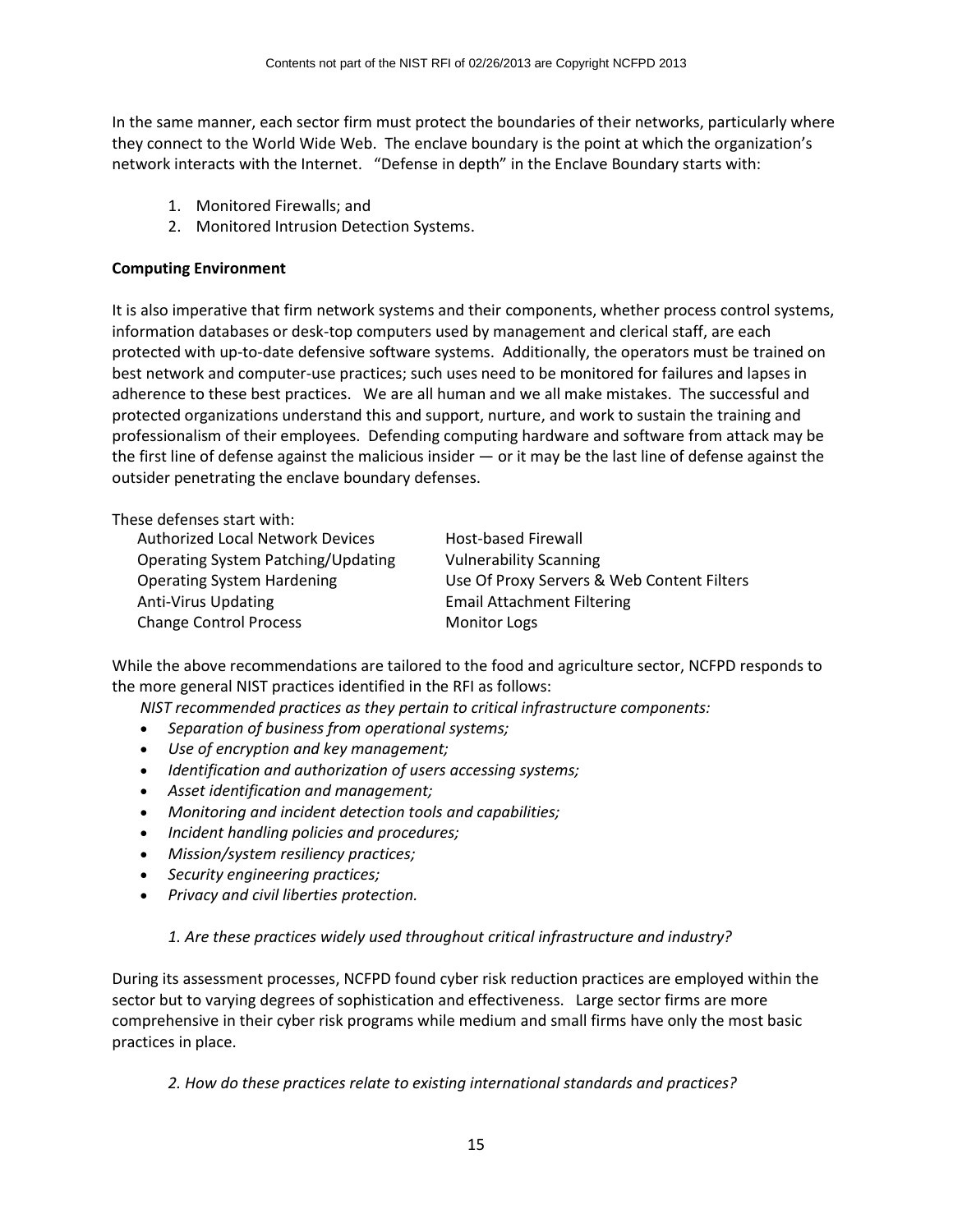For the large, international food and agriculture sector firms, international standards do play a role. However, for the medium and small firms, they seemingly have little relevance.

*3. Which of these practices do commenters see as being the most critical for the secure operation of critical infrastructure?*

Based upon NCFPD assessments, the NIST listed practices most relevant to the food and agriculture sector are (note however that this list is incomplete from the NCFPD perspective. See the above narrative for further explanation):

- Identification and authorization of users accessing systems;
- **Asset identification and management;**
- **Monitoring and incident detection tools and capabilities;**
- **Incident handling policies and procedures;**
- **Mission/system resiliency practices;**
- **Security engineering practices**

*4. Are some of these practices not applicable for business or mission needs within particular sectors?*

NCFPD experience within the food and agriculture sector suggests the following NIST listed practices are of less significance to the sector due to its operational profile:

- o *Separation of business from operational systems;*
- o *Use of encryption and key management;*
- o *Privacy and civil liberties protection.*

*5. Which of these practices pose the most significant implementation challenge?*

Based upon NCFPD assessment experience:

- *Monitoring and incident detection tools and capabilities;*
- *Incident handling policies and procedures;*
- *Mission/system resiliency practices.*

*6. How are standards or guidelines utilized by organizations in the implementation of these practices?*

NCFPD found the SSA guidance is so basic they are implemented as a part of most IT system protective programs. The more sophisticated cyber risk reduction tasks are generally implemented based up event experience, or based upon recommendations of IT support contractors for most medium and small firms, as opposed to national standards and guidance for best practices.

*7. Do organizations have a methodology in place for the proper allocation of business resources to invest in, create, and maintain IT standards?*

Given the burden of regulatory requirements for food safety and the narrow margins under which these firms generally operate, resource allocation to cyber risk reduction is and will continue to be a significant challenge necessitating substantial change in the operational culture of medium and small firms.

*8. Do organizations have a formal escalation process to address cyber security risks that*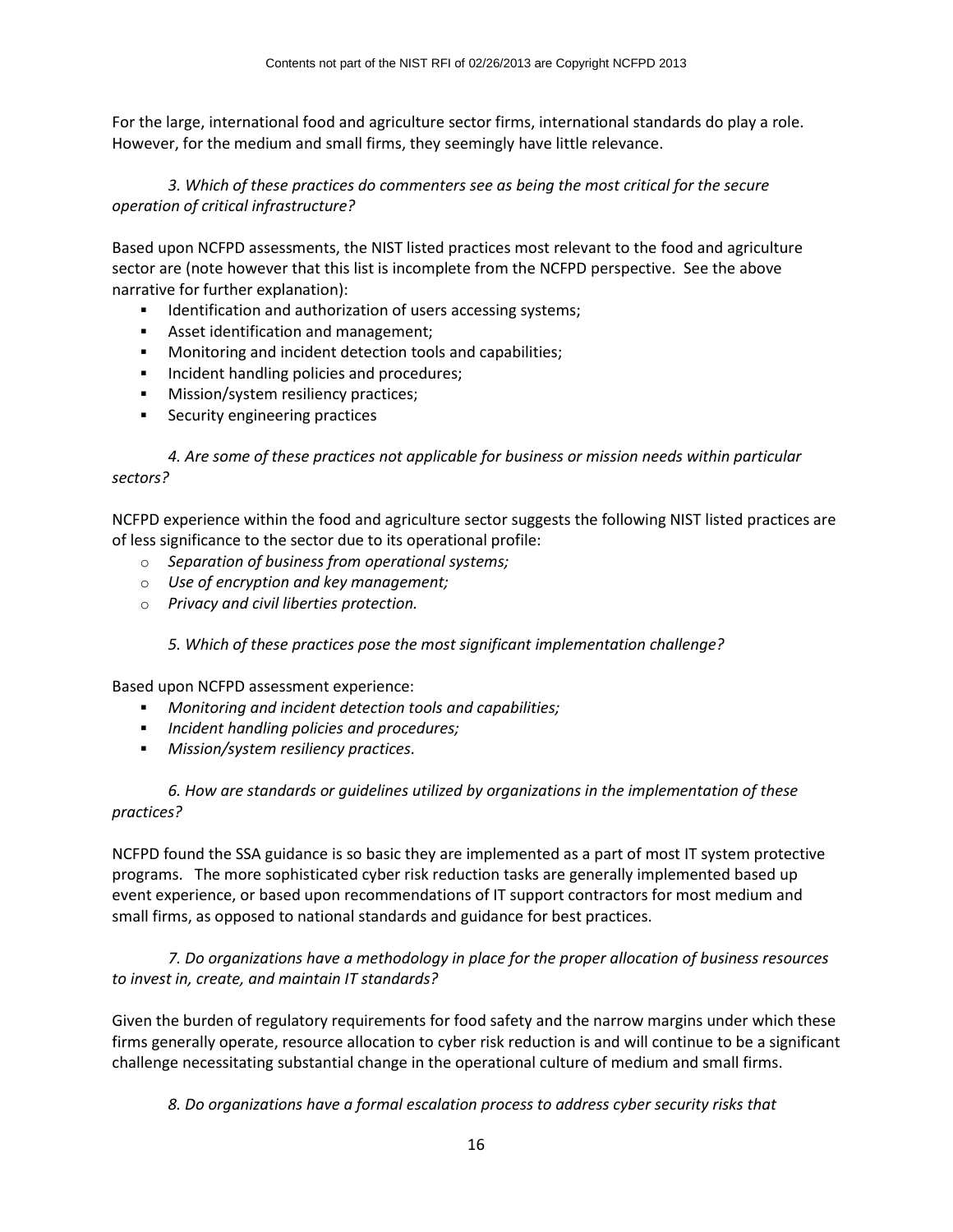#### *suddenly increase in severity?*

It appears few, if any, medium and small firms within the food and agriculture sector have a methodology in place in advance of events; however, each firm reacts to events in an individual manner, normally dictated by the culture within the firm's management. Furthermore, regulatory response to a food safety event where IT systems may play a role significantly impacts the firm's response. Lacking a strong sector framework and established detailed sector guidance, the response is influenced by local management culture and the individual regulatory agency input to the firm.

*9. What risks to privacy and civil liberties do commenters perceive in the application of these practices?*

NCFPD assessments indicate the key concerns within the food and agriculture sector have less to do with individual privacy concerns and more to do with corporate intellectual property, proprietary transaction records, and proprietary process control information protection. However, it should also be noted that, for retail firms, affinity card information systems storing customer data are a concern. Significant effort is made to protect this information from security breaches.

### *10. What are the international implications of this framework on your global business or in policymaking in other countries?*

NCFPD suggests broad international adoption of the proposed framework and cyber risk reduction practices, if appropriately tailored to the food and agriculture sector, could have significant positive impact on the safety of imported foods and the reduction of EMA events within the food supply chain. Framework adoption reduces supply chain costs and improves the efficiencies within these supply chains. It should also be noted, however, that regulatory burdens are a factor in the migration of some sector firms to overseas locations. Therefore, the deployment of any proposed cyber security framework for the food and agriculture sector must undergo a thorough cost-benefit analysis.

### *11. How should any risks to privacy and civil liberties be managed?*

NCFPD recommends a balance between the need to protect the privacy of individual's information, that of partner firms, suppliers and customers across the supply chains (from farm to retail) and the need to protect the viability and safety of the nation's food system. As a result, the GCC, SCC, and industry organizations must engage in developing the sector-specific operational guidance and best practices proposed for the national cyber risk management framework.

### *12. In addition to the practices noted above, are there other core practices that should be considered for inclusion in the framework?*

See the NCFPD recommendations listed at the start of this section.

## **Conclusion**

NCFPD research suggests an un-nerving level of complacency regarding cyber risk reduction within medium and small firms. Most firms know if they are routinely targeted by cyber criminals generally,